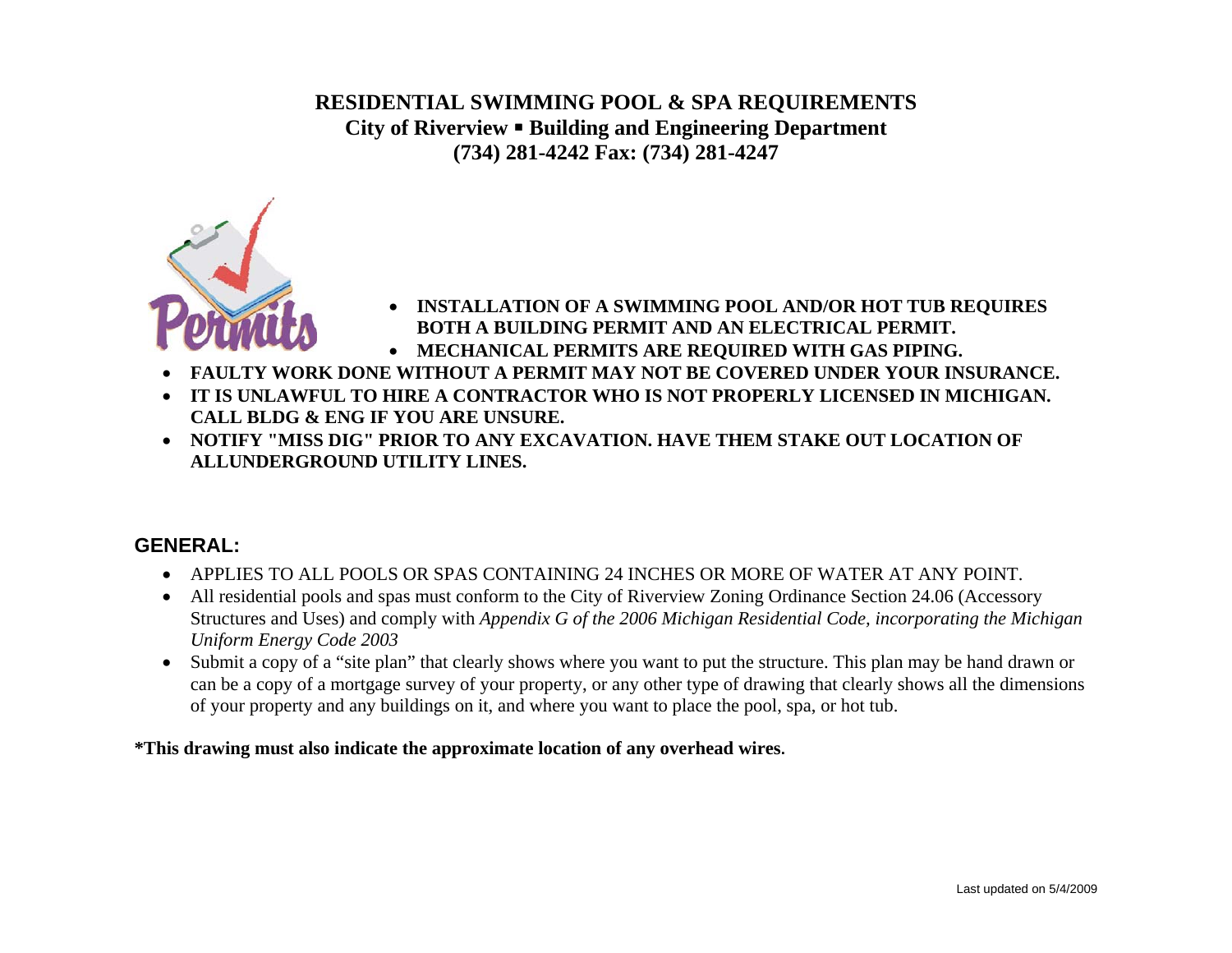# **ZONING REQUIREMENTS:**

- Pools must be a min. distance of 4'0" feet between the outside pool wall and any other building located on the same lot.
- Pools and spas cannot be located within ten (10) feet of any overhead wires.
- Pools or spas shall be located no closer than six (6) feet to any side or rear property line.

# **FENCING: (MORE DETAILED BARRIER REQUIREMENTS ARE LISTED BELOW)**

- Yards that contain pools shall be completely enclosed by a fence not less than four (4) feet in height.
- Any gate required shall be of a self-closing and latching type, with the latch located on the pool side of the gate at least three (3) inches below the top of the gate. Openings in the gate shall not allow passage of a four (4) inch diameter sphere. This provision may be waived by the Building Official if the entire premises of the residence is enclosed.
- Where an aboveground pool structure is the barrier, or the barrier is mounted on top of the pool, the means of access, ladder or steps, shall be capable of being secured, locked, or removed to prevent access when the pool is not in use. Fencing that complies with the above requirements may enclose the ladder or steps.

# **COVERS:**

- Spas or hot tubs may be equipped with a safety cover which complies with ASTM F 1346, instead of a barrier. – Submit all supporting documentation.(Code Section AG 105.5, MRC 2006)
- Where the wall of a dwelling serves as part of the barrier, one of the following conditions must be met: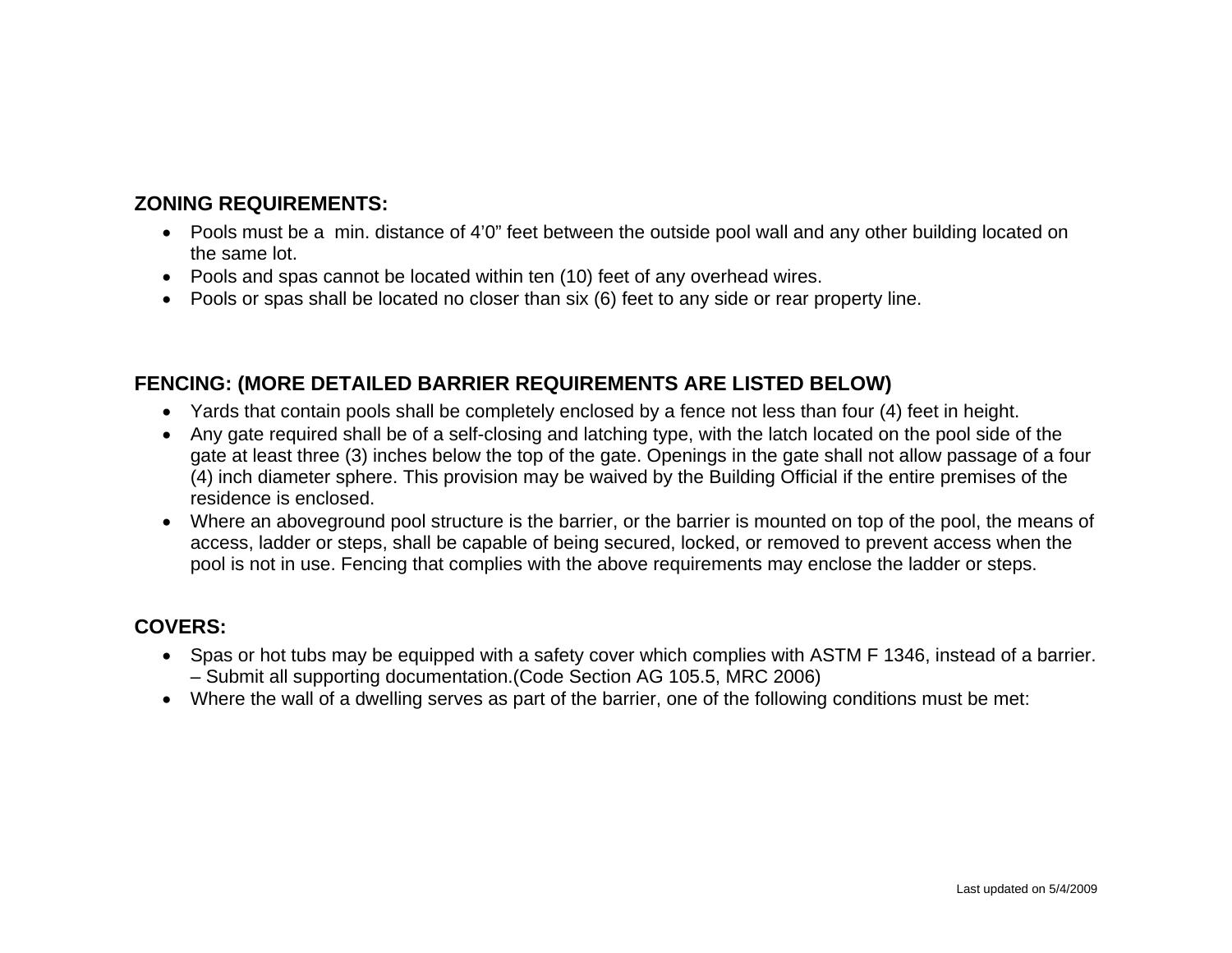# **PLAN SUBMITTAL SHALL INCLUDE THE FOLLOWING:**

#### **SITE PLAN:**

- Show location of pool in reference to property lines, principle building, and any accessory structure
- Show location of overhead power lines (Horizontal and vertical distance to pool per Chapter 41 of MRC 2006)
- Show location of enclosures/fences and details of fence openings
- Indicate location of electrical and pump filter
- Indicate location of easements
- Show location of well and septic (if applicable)

#### **POOL PLANS ABOVE-GROUND:**

- Show description of pool shape and size
- Indicate materials used
- Show type of fence to be used. Provide dimensions on openings and all supports.
- If deck, show supports and height off grade.

#### **POOL PLANS IN-GROUND:**

- Show description of pool shape and size
- Indicate materials used
- Indicate steel layout
- Show electrical grounding
- Provide a sectional view showing depth, location of diving board, steps, and ladder
- Show composition and width of walking surface around pool
- Indicate plumbing and heating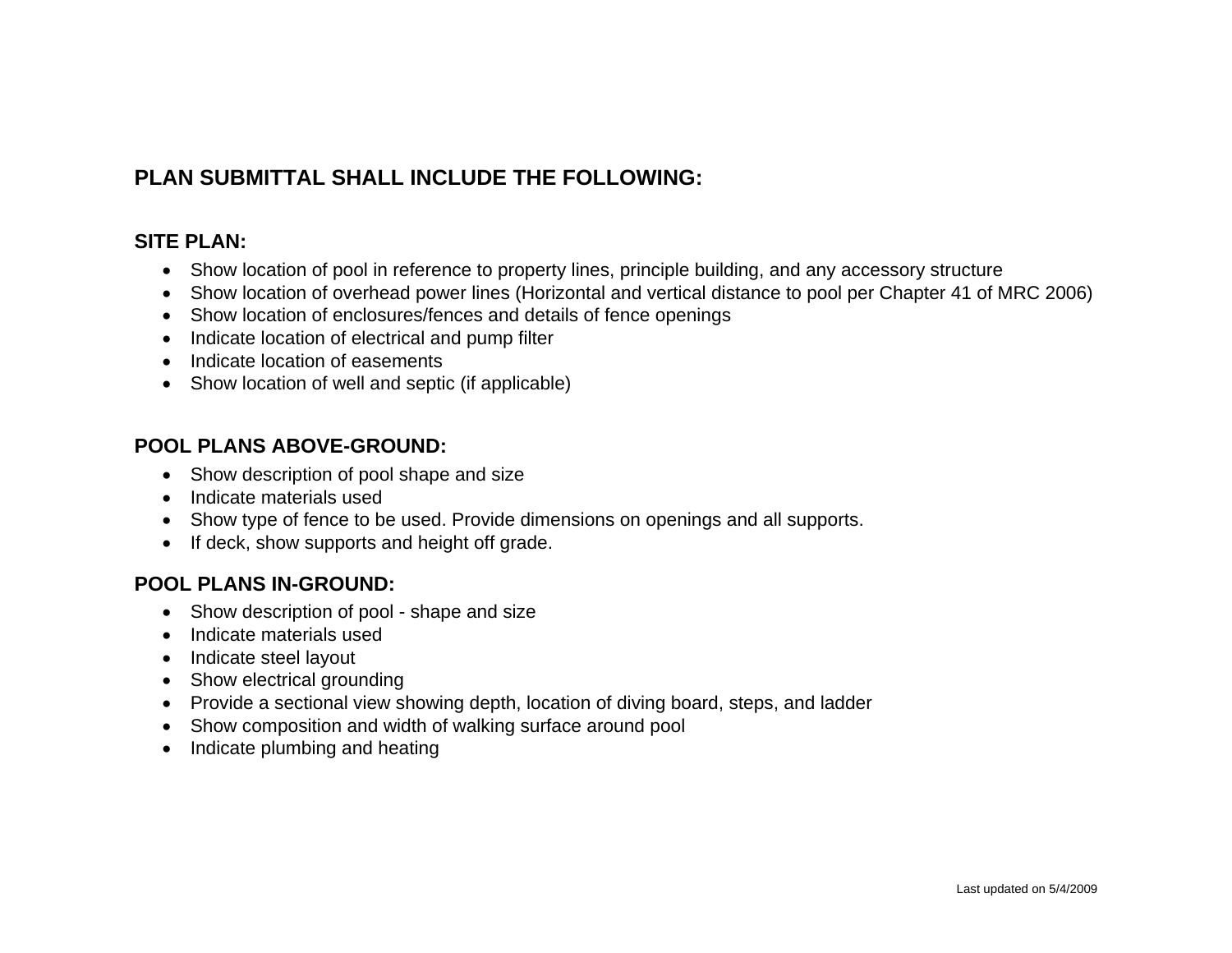#### **BUILDING PERMIT INSPECTIONS:**

- Fencing and enclosures
- Proper location on property
- All applicable codes as specified by MRC/MBC 2006

# **ELECTRICAL PERMIT INSPECTIONS:**

- Common electrical sources include pumps, heaters, lights filter or any electrical device.
- All metal parts of a pool structure, equipment and surrounding areas must be bonded together with the proper wiring (See Handout on Pool and Spa Electrical Bonding).
- All other equipment associated with the pool or spa wiring must be grounded in accordance with NEC 2005
- Switches of any type must be located at least five (5) feet from the pool.
- At least one receptacle must be installed for the pool. This receptacle must be G.F.C.I. protected and located between 5' and 20' from the pool. If the receptacle is located 5' and 10' from the pool, it must be a single locking type receptacle. (See Handout on Pool and Spa Electrical Bonding)

# **\*MECHANICAL PERMIT REQUIREMENTS FOR GAS PIPING:**

- Plastic pipe and tubing shall only be used outdoors underground. International Fuel Gas Code (IFGC) 403.6.
- Metallic pipe exposure to corrosive action or moisture must be protected in an approved manner. IFGC 403.8.
- Mechanical compression joints can only be made with elastermetric seal. Metal compression ferrule ring not allowed. IFGC 403.10.2.
- Underground gas pipe must be installed 12" below grade. IFGC 404.9.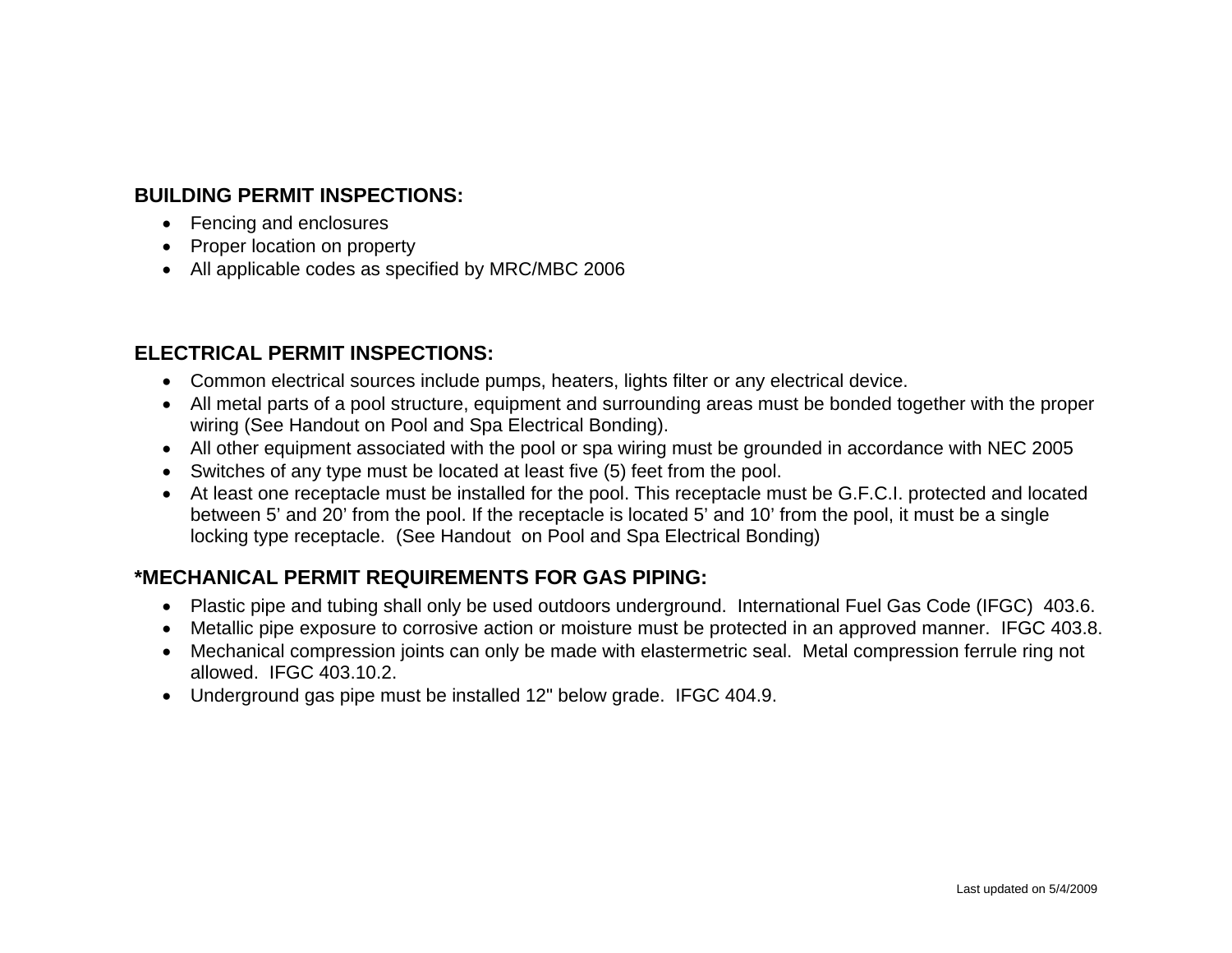# **BARRIER REQUIREMENTS – BASIC RULES**

All outdoor swimming pools, including in-ground pools, spas, and hot tubs, must be completely enclosed with barriers that comply with the rules listed below. These requirements are in place to make sure no fence, wall, or any other kind of "barrier" surrounding your pool, spa, or hot tub can be used as a ladder to get into the area. **Every effort must be made to discourage any "unwanted" guests from visiting your structure and getting hurt.** 

- Barriers (fences, etc.) surrounding the pool, spa, or hot tub must be at least 48" tall, measured on the outside of the barrier, away from the pool, spa, or hot tub. The barrier cannot have a gap between it and the ground that is any bigger than 2" anywhere. Note: This rule could affect existing stockade type fences.
- The pool, spa, or hot tub itself can act as its own barrier if it is at least 48" above the ground.
- If the pool, spa, or hot tub itself is not at least 48" above the ground, barriers may be installed on top of the pool, spa, or hot tub to raise the height to at least 48". If barriers (walls, etc.) are installed on top of the pool, spa, or hot tub, any gaps between the pool, spa, or hot tub and the bottom of the barrier cannot be any bigger than 4". (No openings in any barrier can be big enough to allow the passage of a 4" ball or other type of sphere).
- Concrete block walls, brick walls, stone walls, etc., can be used as barrier walls as long as there aren't any projections other than normal mortar joints that could be used for climbing.
- If you have a wooden fence that has top and bottom rails that are less than 45" apart from one another, then those rails must be on the poolside of the fence. Spacing between spindles or vertical slats in that barrier cannot be any more than 1-3/4". Any holes or other cut-outs in the fence cannot be any bigger than 1-3/4" in any direction, regardless of the shape of the cutout.
- If you have a wooden fence that has top and bottom rails that are spaced farther apart than 45" from one another, then the distance between spindles or vertical slats can be 4". Any hole or other cutouts cannot be any bigger than 1-3/4" as mentioned above.
- The maximum mesh size for a chain link fence used as a barrier around a pool, spa, or hot tub is 2-1/4". Note: This could be a problem with existing chain link fences if you are trying to use them as the barrier.
- If you use lattice as part of the barrier, the openings in the lattice cannot be any bigger than 1-3/4".
- Gates leading to the pool, spa, or hot tub area have to comply with all the rules stated above as far as height, spacing of members, hole size, etc., and must be built to hold a locking device. Pedestrian gates must open outward, away from the pool, spa, or hot tub, and must have self-closing and self-latching devices. In other words, when you leave the area of the pool, spa, or hot tub, the gate you walk through has to swing out and then close and latch by itself when you let go of it.